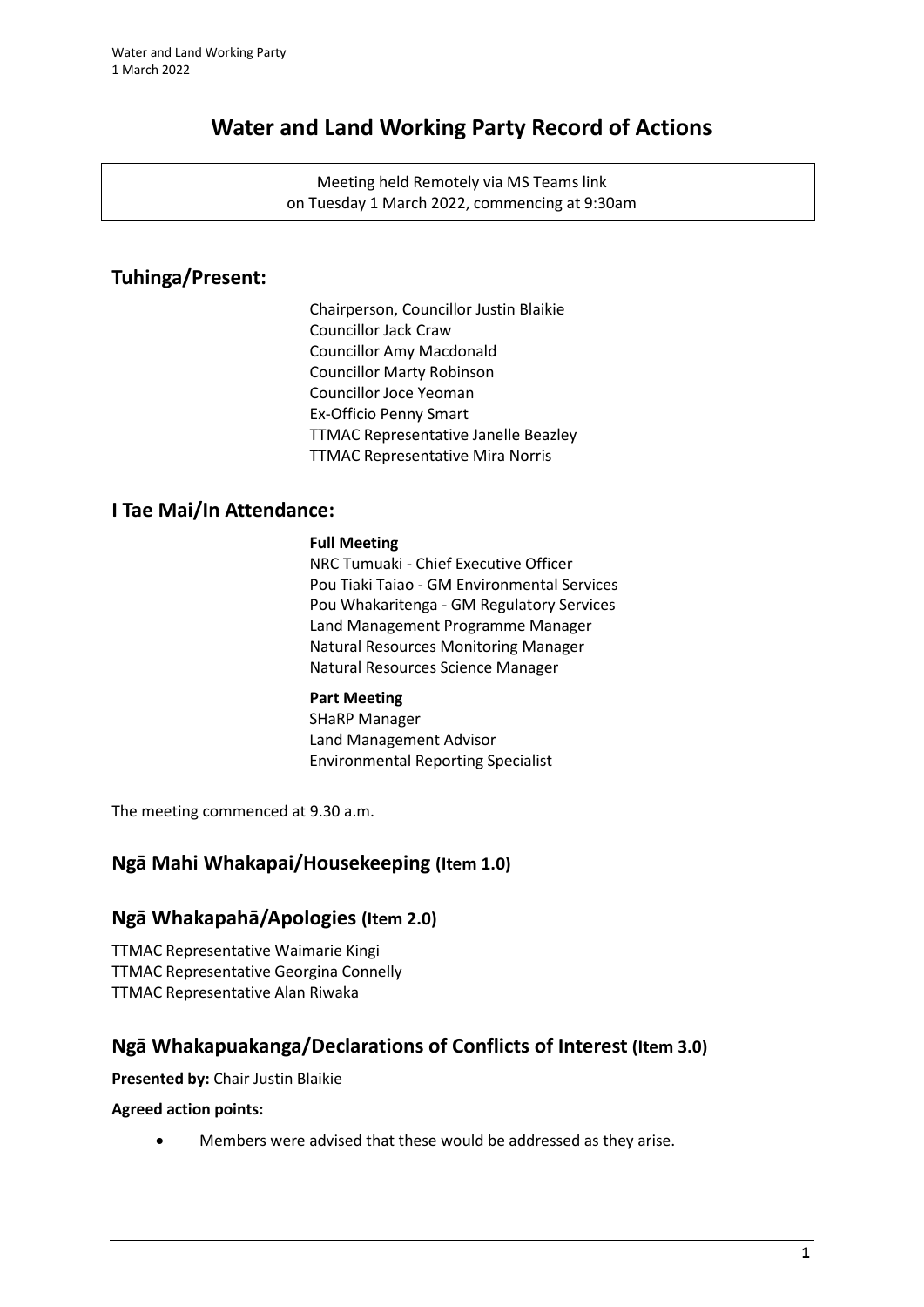# **Record of Actions – 8 December 2021 (Item 4.1)**

**Presented by:** Jonathan Gibbard, Pou Tiaki Taiao – Group Manager Environmental Services

The Record of Actions of the last meeting were reviewed.

#### **Agreed action points:**

• No actions required.

### **Receipt of Action Sheet (Item 4.2)**

**Presented by:** Jonathan Gibbard, Pou Tiaki Taiao – Group Manager Environmental Services

The actions of the last meeting were reviewed.

#### **Agreed action points:**

• Item 4.2 – additional information to be included in the letter to Minister Nash – Group Manager Regulatory Services.

### **Land Management Work Program - current and future (Item 4.3)**

**Presented by:** Ruben Wylie, Land Management Programme Manager

A report was provided on the current and future work programme for the land teams for the coming year.

#### **Agreed action points:**

• No actions required.

### **Soil Conservation Strategy (Item 4.4)**

**Presented by:** Ruben Wylie, Land Management Programme Manager

A report was provided on the Soil Conservation Strategy.

#### **Agreed action points:**

• A progress report of the soil conservation strategy development to be submitted at the next Water and Land Working Party meeting – Land Management Programme Manager.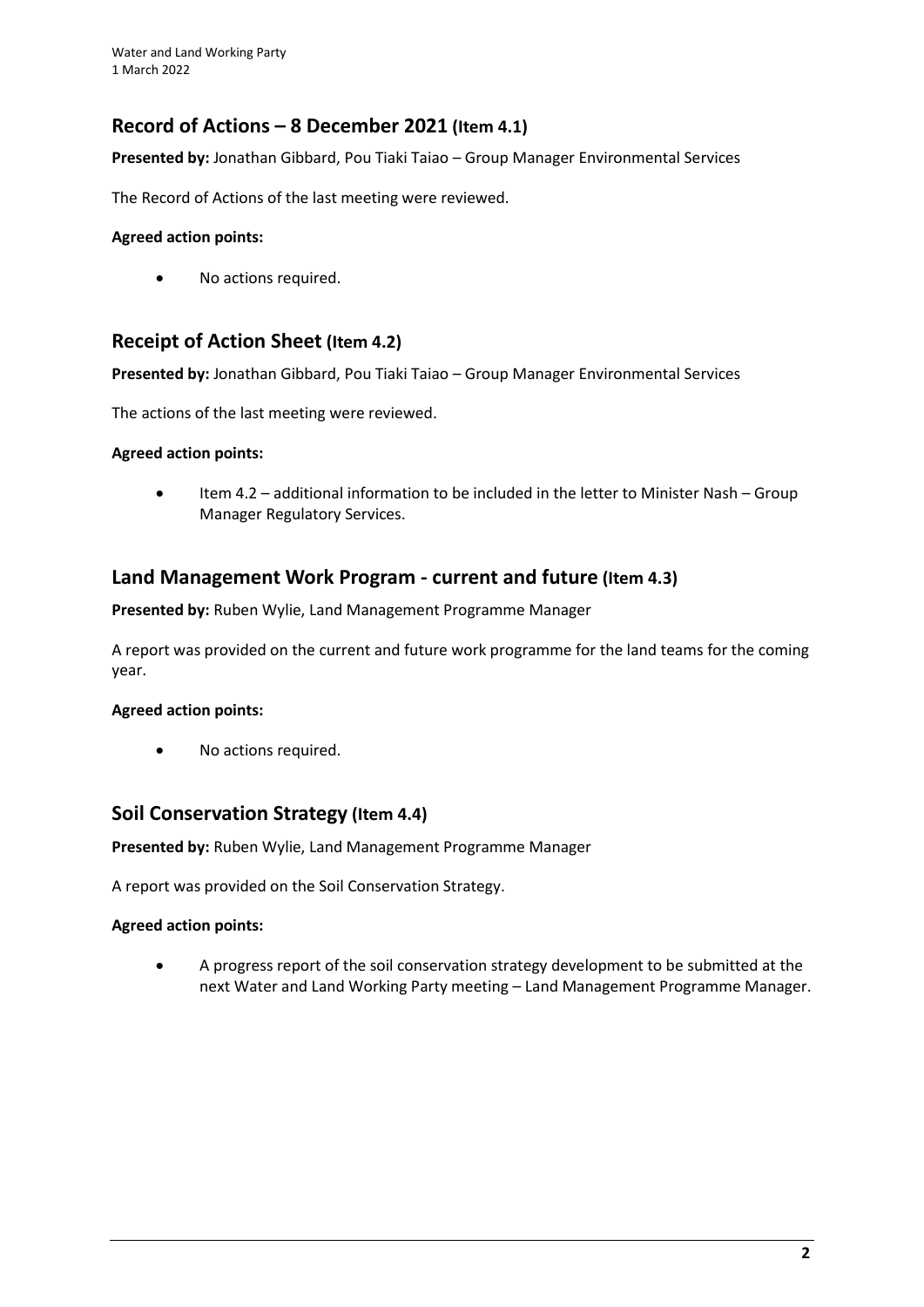# **Update on SHaRP (Item 4.5)**

**Presented by:** Ruben Wylie, Land Management Programme Manager

An update was provided on the SHaRP programme to date.

#### **Agreed action points:**

• A progress report on SHaRP to be submitted at the next Water and Land Working Party meeting – Land Management Programme Manager.

### **Update on Waima Waitai Waiora (Item 4.6)**

**Presented by:** Ruben Wylie, Land Management Programme Manager

An update was provided on the Waima Waitai Waiora project.

#### **Agreed action points:**

• A progress update on the Waima Waitai Waiora project to be reported at the next Water and Land Working Party meeting – Land Management Programme Manager.

### **Natural Resources Monitoring Work Programme - current and future (Item 4.7)**

**Presented by:** Jason Donaghy, Natural Resources Monitoring Manager

A report was provided on the Natural Resources Monitoring Work Programme – current and future.

#### **Agreed action points:**

• Confirmation of which surf lifesaving group is referred to in the report and whether it is one that NRC fund to be provided to the Chief Executive Officer – Natural Resources Monitoring Manager.

### **SOE Reporting and Communications Framework (Item 4.8)**

**Presented by:** Jean-Charles Perquin, Natural Resource Science Manager and Roselyn Nadu, Environmental Reporting Specialist

A presentation was provided on the State of Environment Reporting.

#### **Agreed action points:**

• That the air quality report is to be shared with the TTMAC members – Natural Resources Science Manager.

*Secretarial Note: Chair Smart left the meeting at 11.00 a.m.*